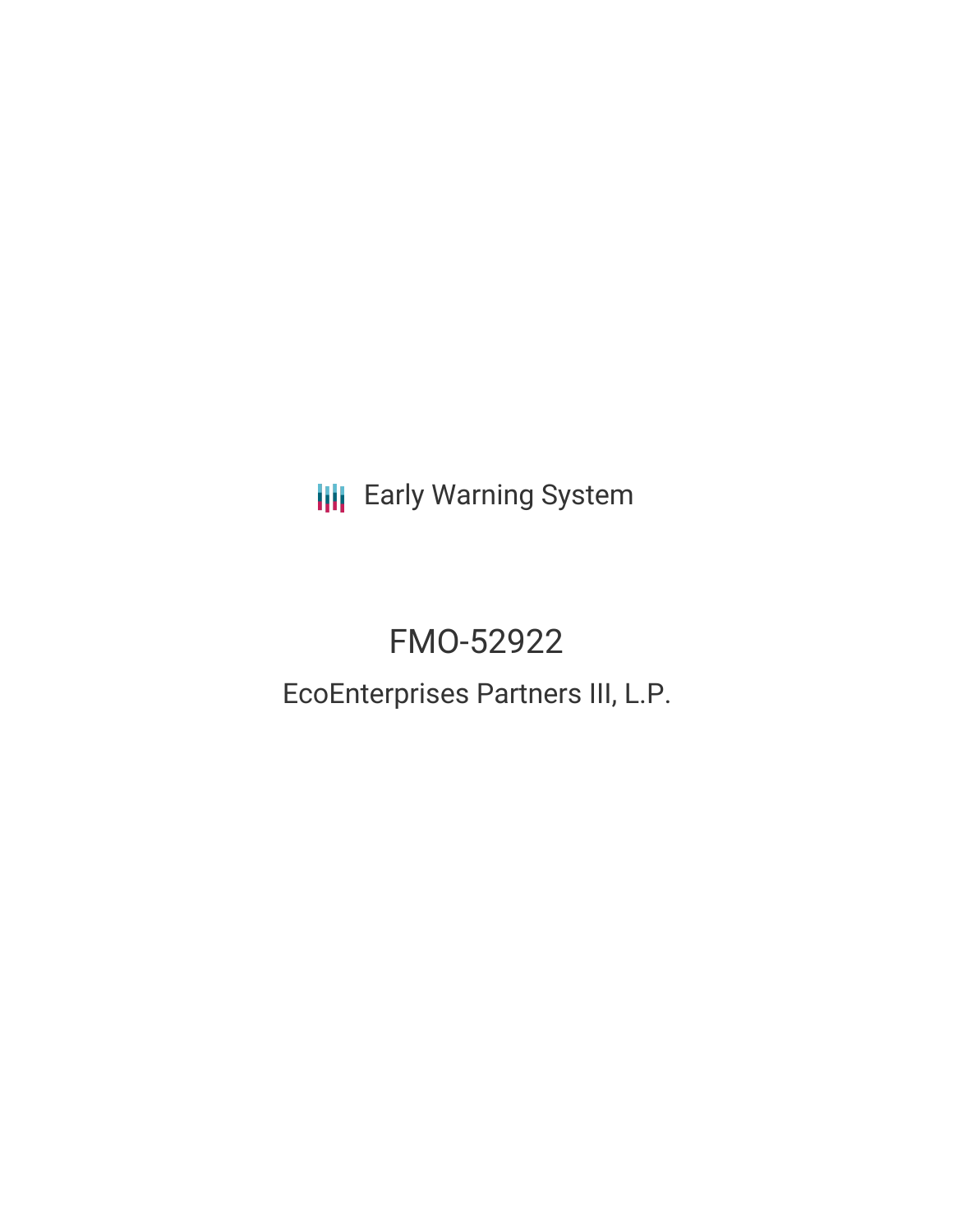

#### **Quick Facts**

| <b>Financial Institutions</b>  | Netherlands Development Finance Company (FMO) |
|--------------------------------|-----------------------------------------------|
| <b>Status</b>                  | Proposed                                      |
| <b>Bank Risk Rating</b>        | A                                             |
| <b>Voting Date</b>             | 2018-11-05                                    |
| <b>Borrower</b>                | Regional                                      |
| <b>Sectors</b>                 | Agriculture and Forestry                      |
| <b>Investment Type(s)</b>      | Loan                                          |
| <b>Investment Amount (USD)</b> | $$7.50$ million                               |
| <b>Loan Amount (USD)</b>       | \$7.50 million                                |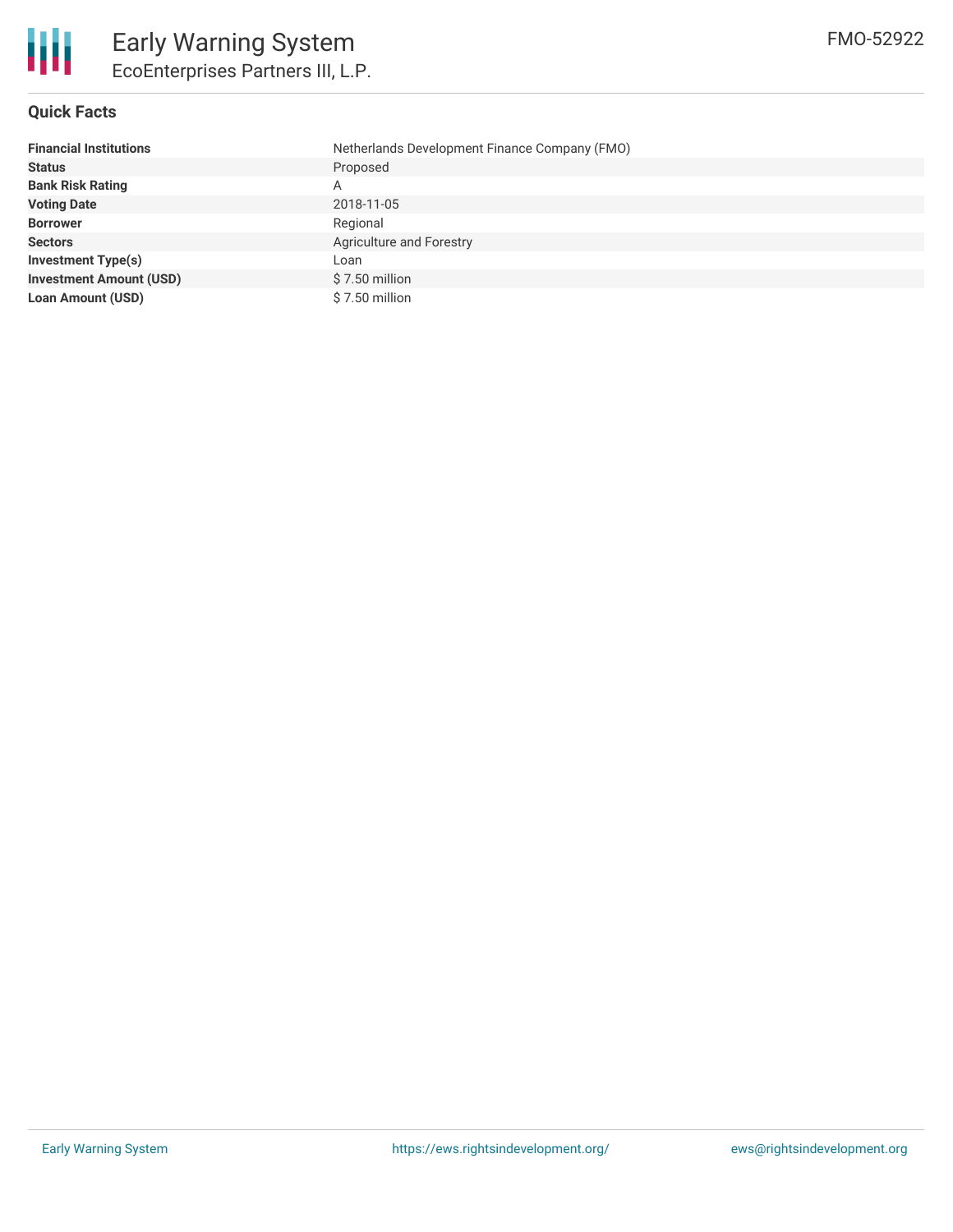

## **Project Description**

The bank informs that EcoEnterprises Partners III will invest in compelling, scalable small businesses that actively contribute to the creation of sustainable livelihoods, the sustainable use and conservation of natural resources, the preservation of vulnerable eco-systems and bio-diverse working landscapes, and the mitigation of climate risks.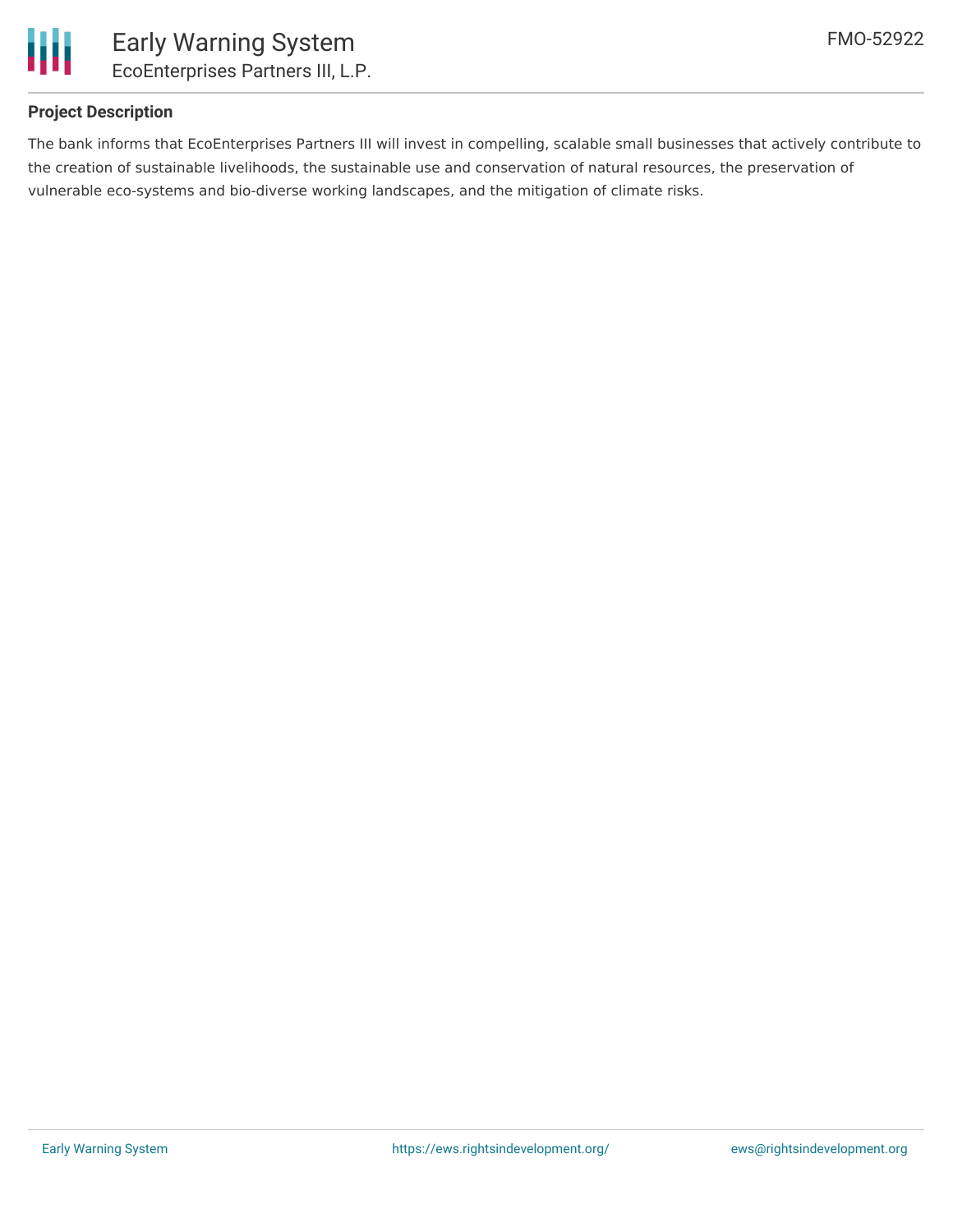## **Investment Description**

Ш

Netherlands Development Finance Company (FMO)

## **Financial Intermediary**

Financial Intermediary: A commercial bank or financial institution that receives funds from a development bank. A financial intermediary then lends these funds to their clients (private actors) in the form of loans, bonds, guarantees and equity shares. Financial intermediaries include insurance, pension and equity funds. The direct financial relationship is between the development bank and the financial intermediary.

Eco [Business](file:///actor/122/) Fund (Financial Intermediary)